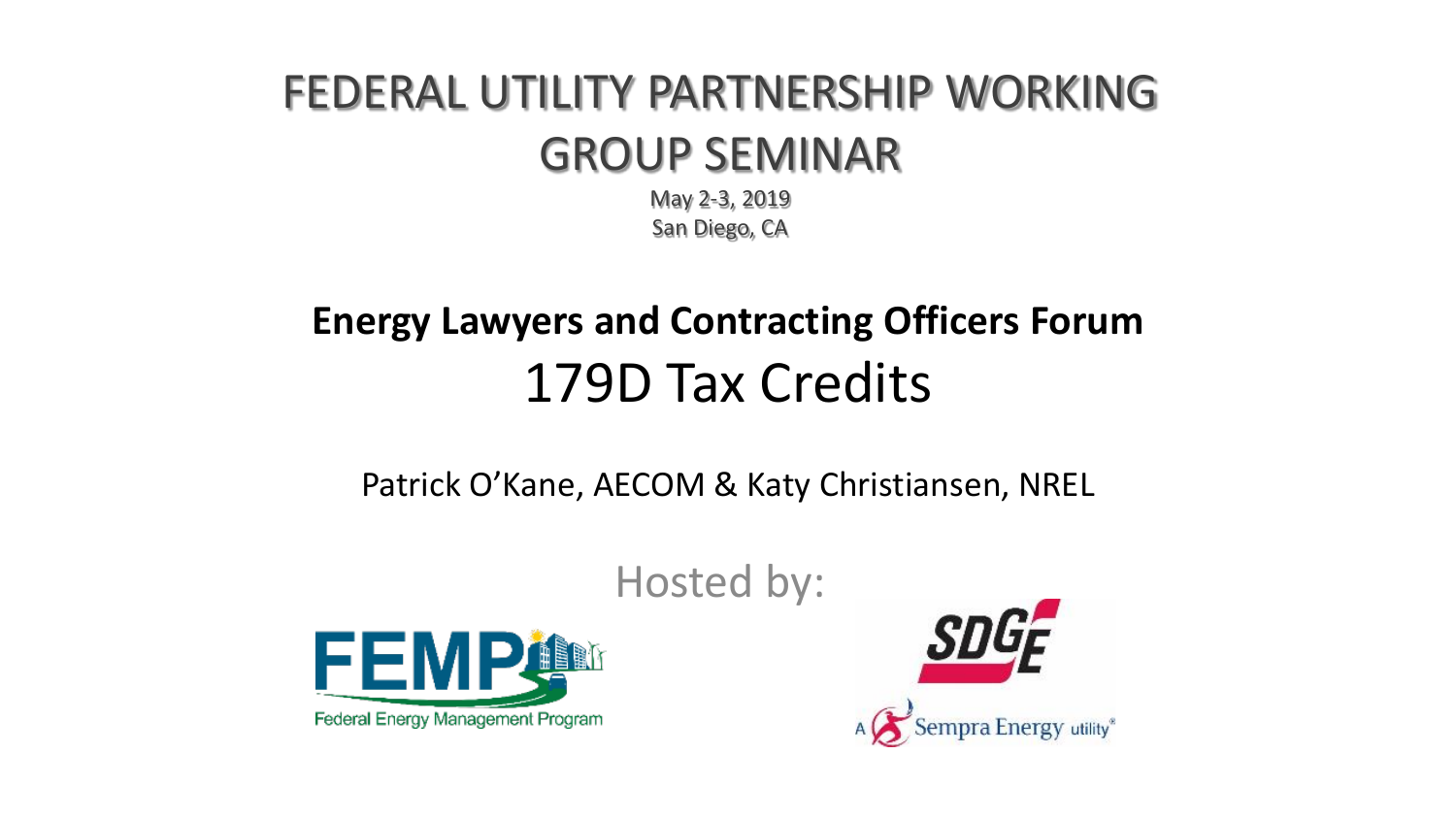

#### **Agenda**

- Overview
- Applicability & Status
- Examples & Impact
- Discussion



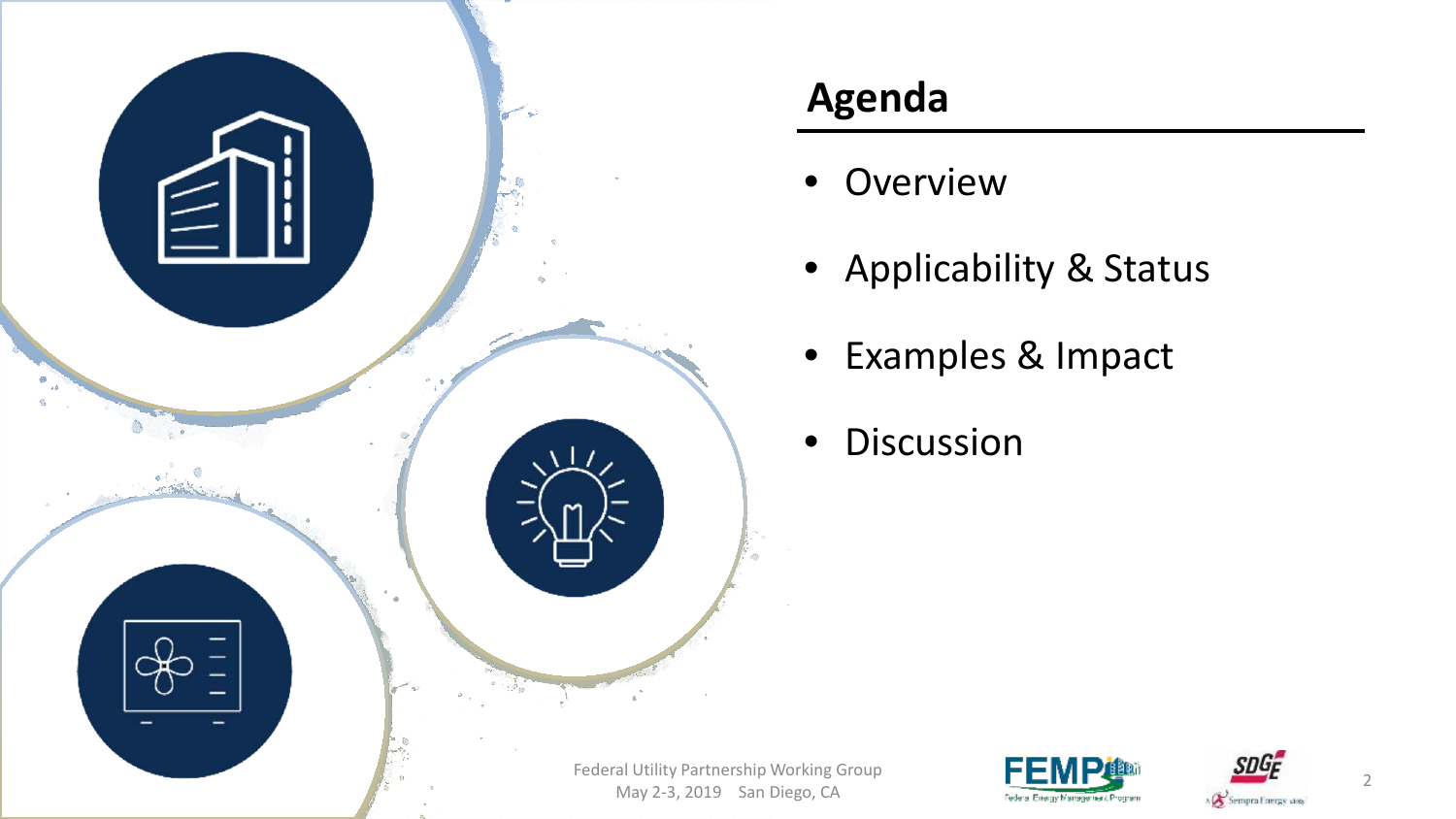## **179D Tax Credit**

*Energy-Efficient Commercial Building Deduction*

- Originally passed as part of the Energy Policy Act of 2005 to encourage broader energy efficiency
- Allows qualifying building owners and businesses to receive an up to \$1.80 per square foot tax deduction for advanced:
	- Interior lighting systems
	- Heating, ventilation, and air conditioning
	- Hot water systems
	- Building envelope
- To qualify systems must:
	- Surpass ASHRAE 2007 standards, verified by an independent third-party
	- Be placed in service as of December 31<sup>st</sup> 2017
- Any accrued tax deductions associated with 179D can be carried back and applied to open tax years



Federal Utility Partnership Working Group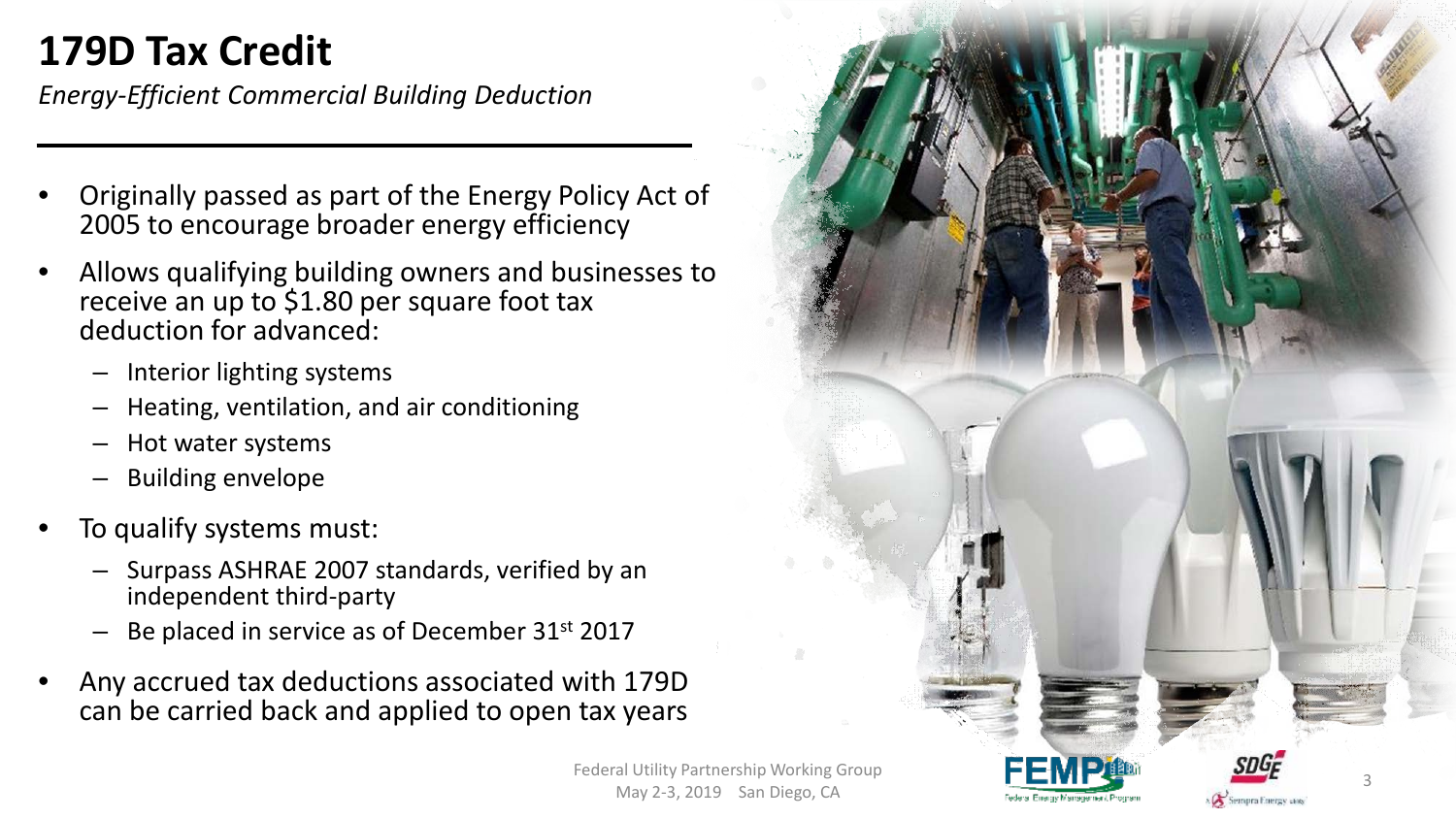

## **Applicability & Status**

- The tax credit is attributed to the Federal Government as property owner
	- The Federal Government is not a taxability entity and can not monetize the tax credit
	- The Government may allocate the deduction "to the person primarily responsible for designing the property in lieu of the owner of such property"
	- "A designer is a person that creates the technical specifications for installation of energy efficient commercial building property… a person that merely installs … the property is not a designer"
	- For the designer to receive this deduction they must secure an allocation letter that allows the Government to transfer the benefit to a taxability entity
	- Federal Agencies should differ to your internal polices and procedures for allocation
- The Current 179D legislation expired on December 31, 2017
- The proposed *Tax Extender and Disaster Relief Act of 2019* if enacted would retroactively allow 179D to be applied to equipment placed in service as of January 1, 2018 and would then expire on December 31, 2019



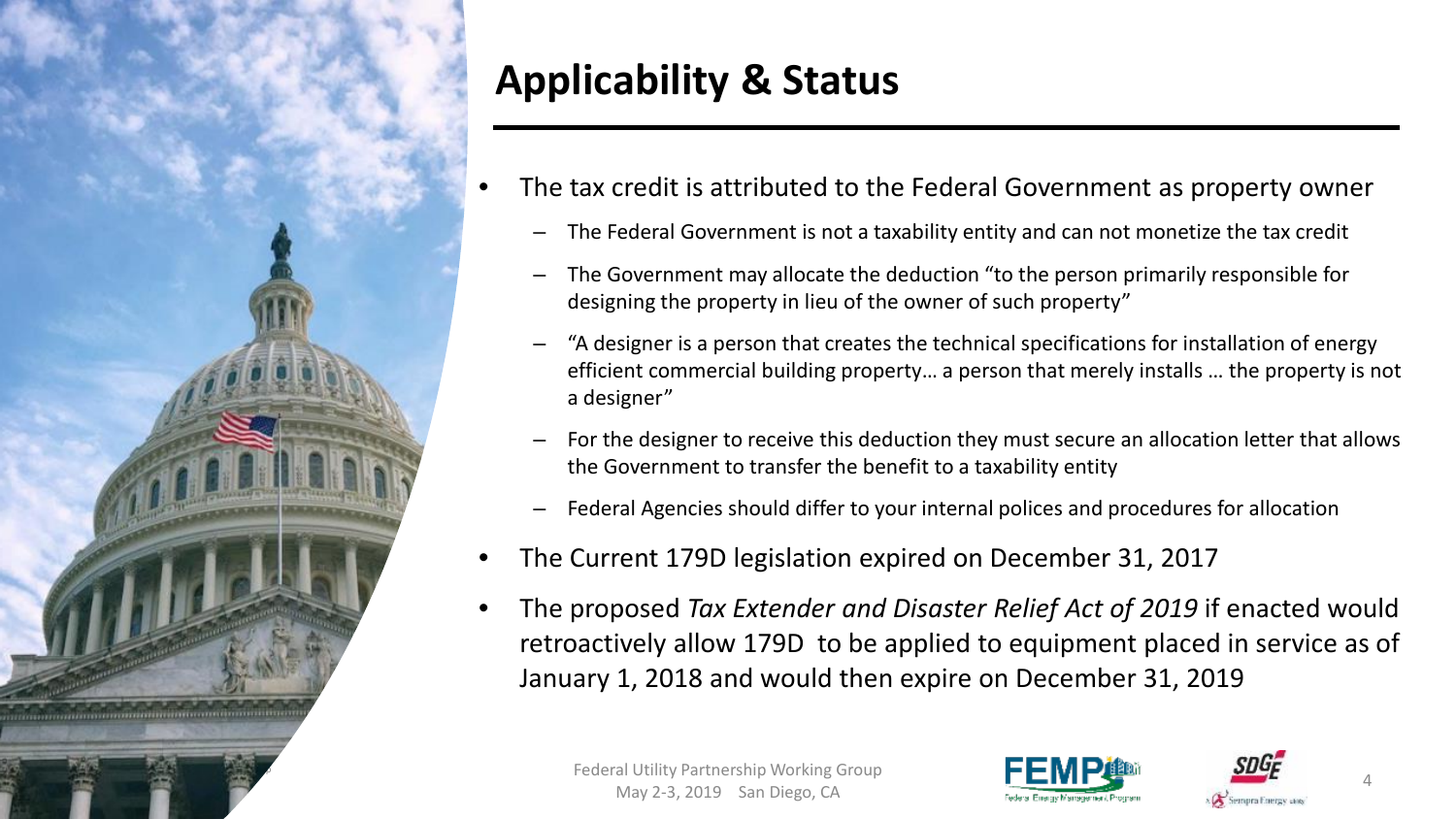## **Building Types that may Qualify for Section 179D**

The Energy-Efficient Commercial Building Deduction, 179D, is available to designers of qualifying government-owned buildings that have either been retrofitted or newly constructed.

Examples of applicable building types include:

- K-12 Schools
- Military Buildings
- Police Stations
- College Campuses
- Courthouses





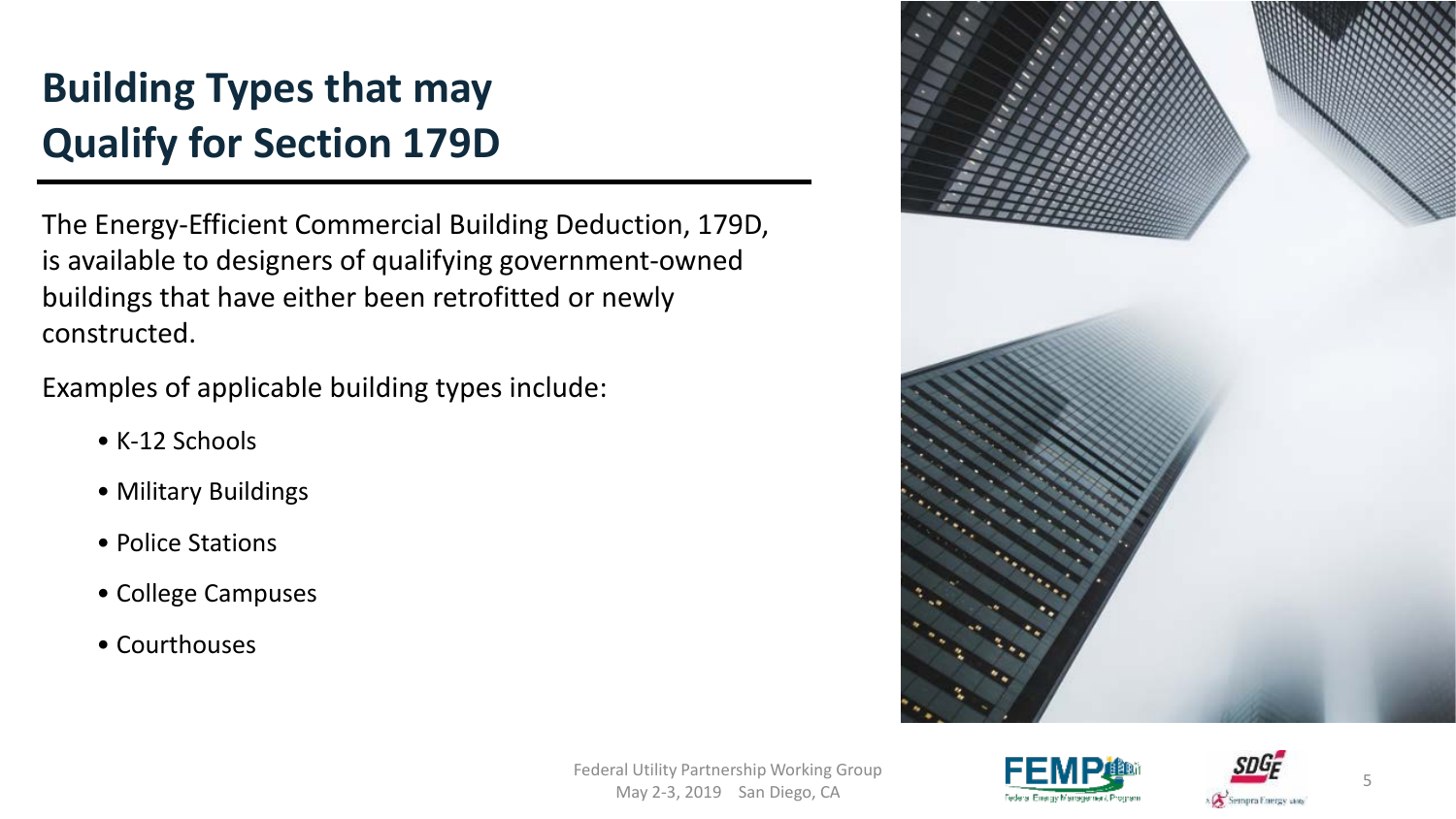

#### **Questions?**

#### **Patrick O'Kane**

Director, Program Incentives AECOM [patrick.okane@aecom.com](mailto:patrick.okane@aecom.com)

#### **Katy Christiansen**

Project Manager, FEMP Utility Team NREL [katy.christiansen@nrel.gov](mailto:katy.christiansen@nrel.gov)